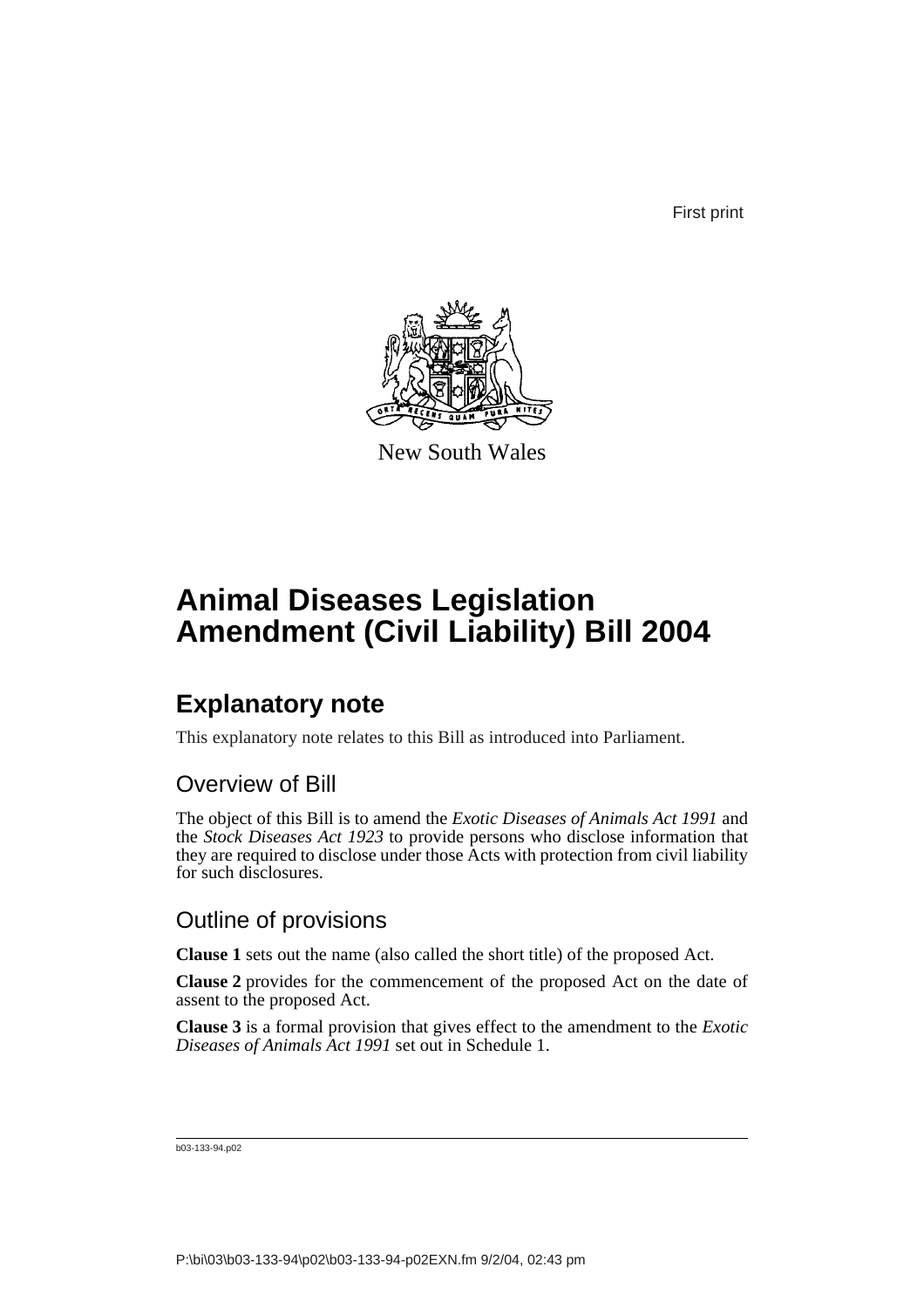Explanatory note

**Clause 4** is a formal provision that gives effect to the amendments to the *Stock Diseases Act 1923* set out in Schedule 2.

#### **Schedule 1 Amendment of Exotic Diseases of Animals Act 1991**

**Schedule 1** inserts a new section 75A in the *Exotic Diseases of Animals Act 1991*. The new section provides that if a person is required under the Act to provide any information, the provision of that information by the person does not subject the person personally to any action, liability, claim or demand.

Examples of the provision of information for this purpose include:

- (a) answering a question put to the person under the Act,
- (b) giving a notice or other document required under the Act,
- (c) producing a record or other document required under the Act.

The new section also provides that it extends to any information required to be provided under the Act that was provided before the commencement of the new section, but does not extend to proceedings in respect of the provision of such information that were brought before that commencement.

### **Schedule 2 Amendment of Stock Diseases Act 1923**

**Schedule 2 [2]** inserts a new section 22B in the *Stock Diseases Act 1923* in similar terms to the new section inserted by Schedule 1. **Schedule 2 [1]** omits section 9A (Protection from liability for notification of diseases) of the Act because disclosures of the kind referred to in that section will be covered by the new section.

Explanatory note page 2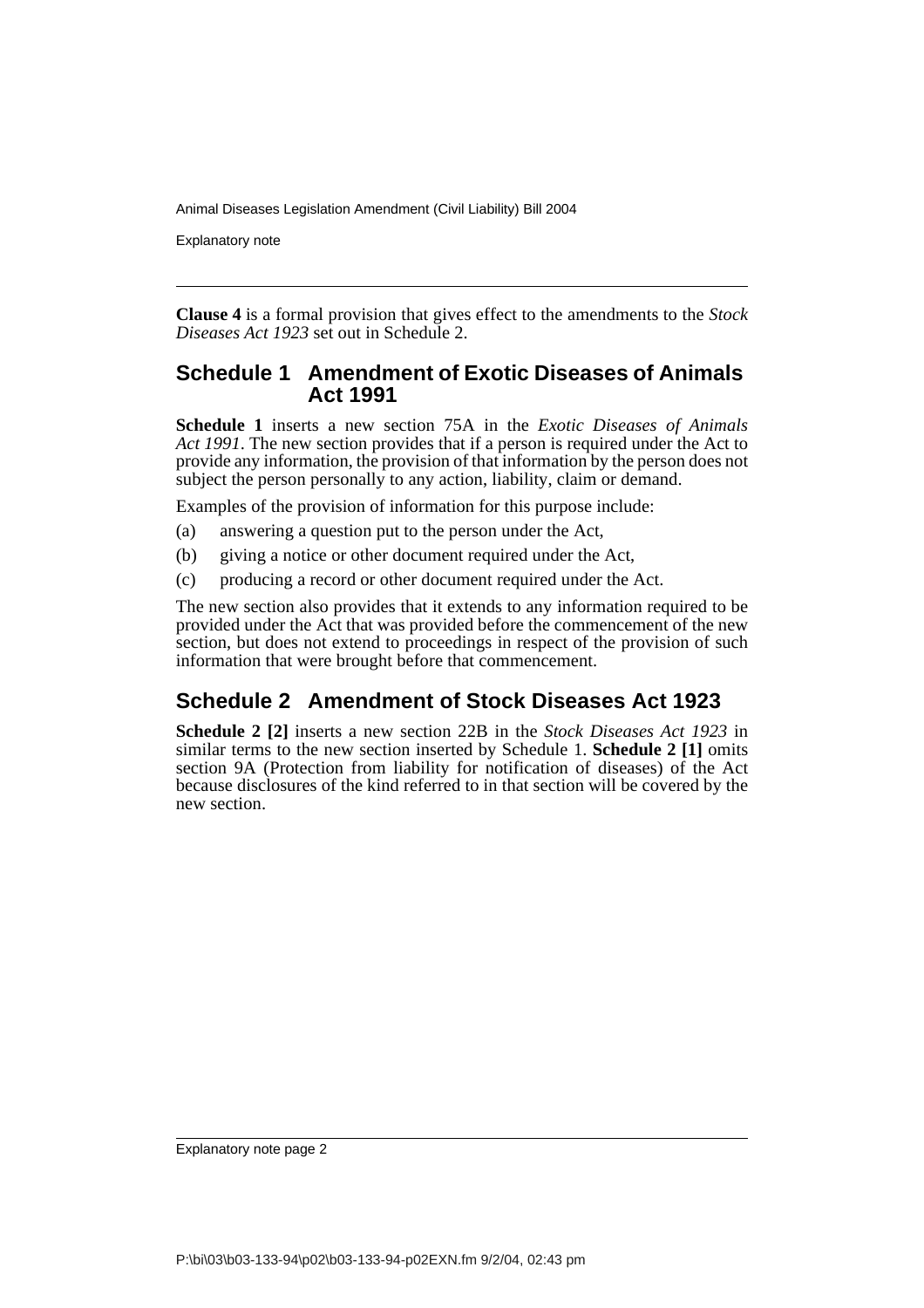First print



New South Wales

## **Animal Diseases Legislation Amendment (Civil Liability) Bill 2004**

### **Contents**

|             |                                                        | Page |
|-------------|--------------------------------------------------------|------|
|             | Name of Act                                            |      |
|             | Commencement                                           |      |
|             | Amendment of Exotic Diseases of Animals Act 1991 No 73 | 2    |
| 4           | Amendment of Stock Diseases Act 1923 No 34             |      |
| Schedule 1. | Amendment of Exotic Diseases of Animals Act 1991       |      |
|             | Schedule 2 Amendment of Stock Diseases Act 1923        |      |
|             |                                                        |      |

b03-133-94.p02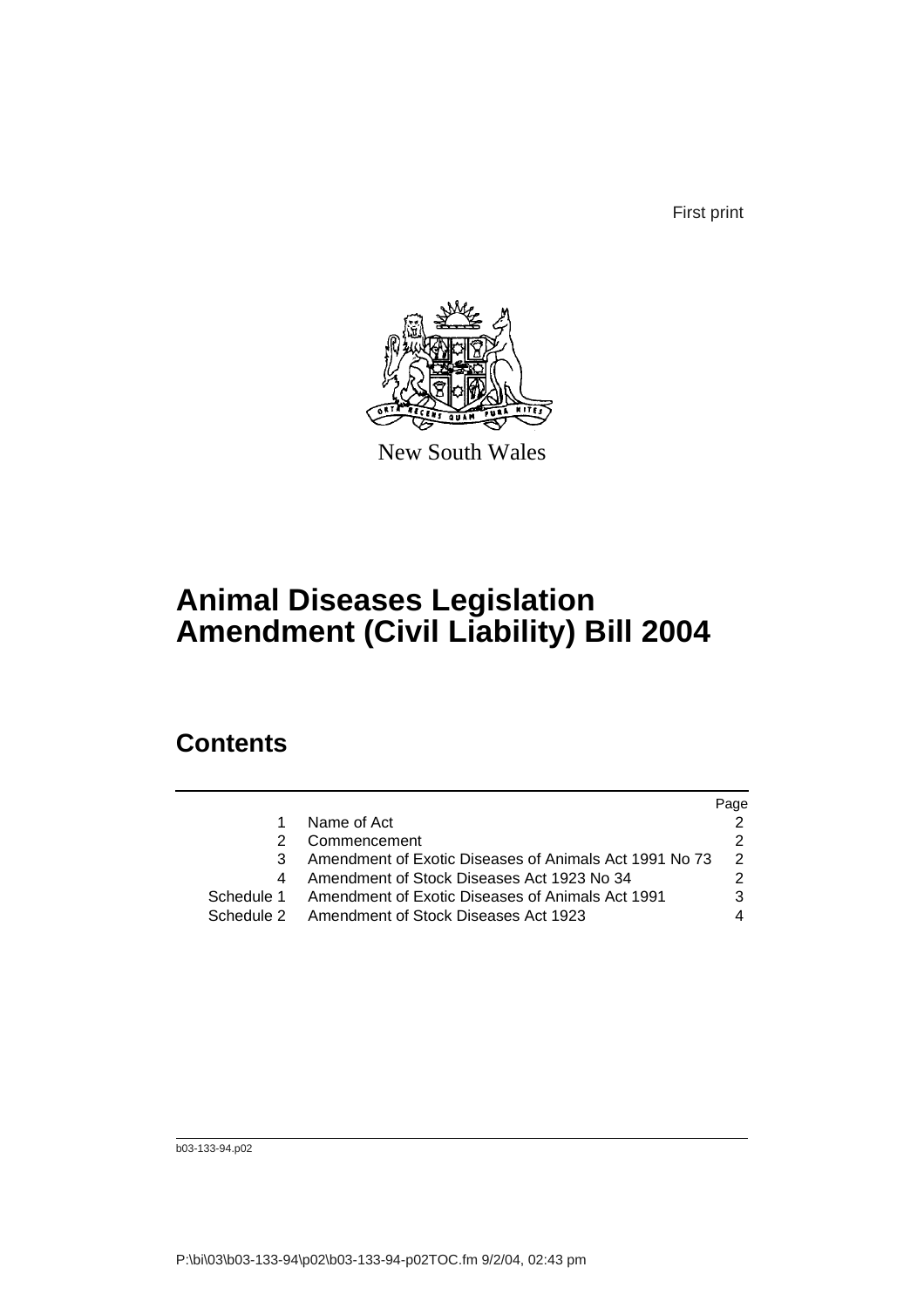**Contents** 

Page

Contents page 2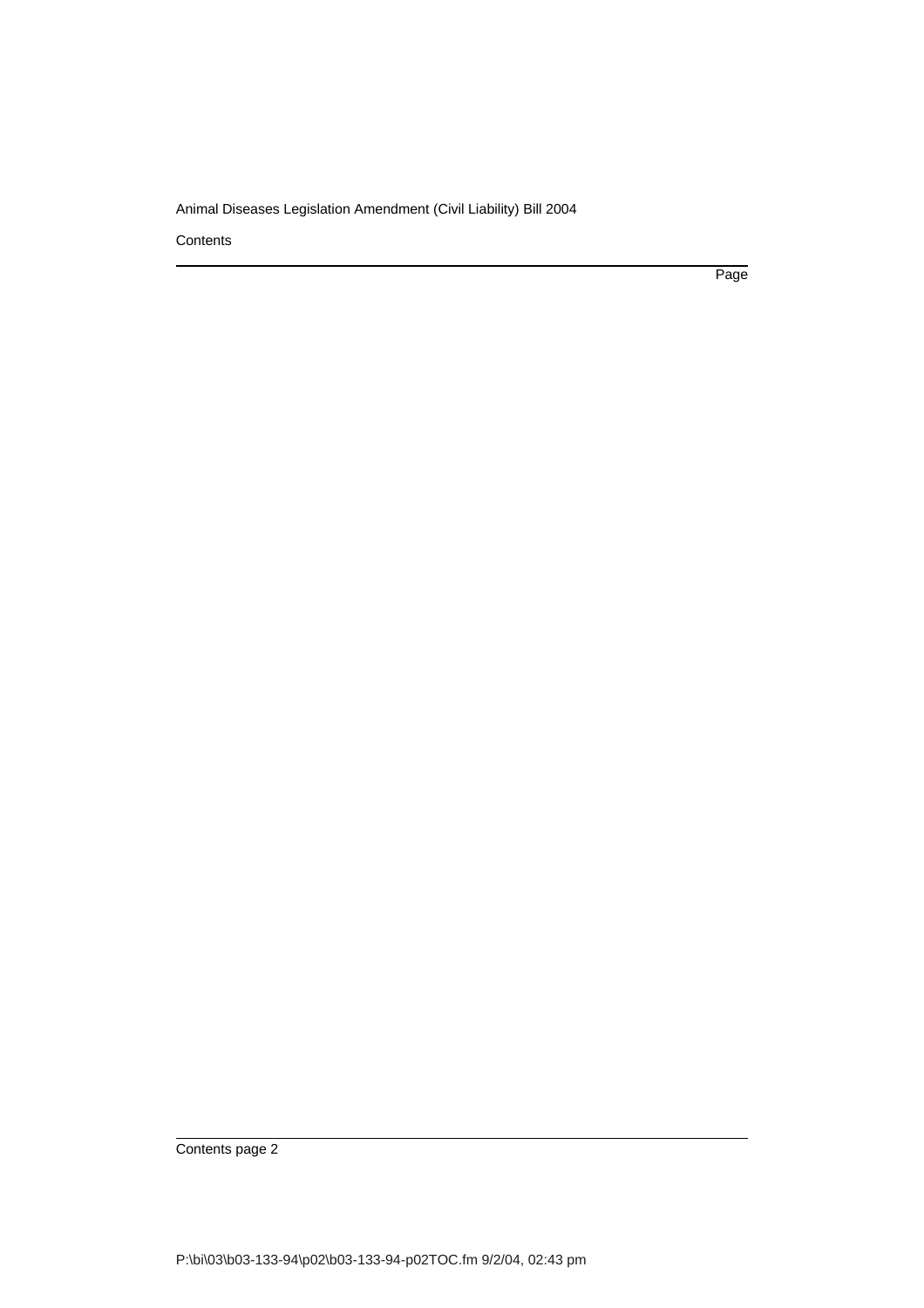

New South Wales

# **Animal Diseases Legislation Amendment (Civil Liability) Bill 2004**

No , 2004

#### **A Bill for**

An Act to amend the *Exotic Diseases of Animals Act 1991* and the *Stock Diseases Act 1923* to provide protection from civil liability for the disclosure of information in accordance with those Acts; and for other purposes.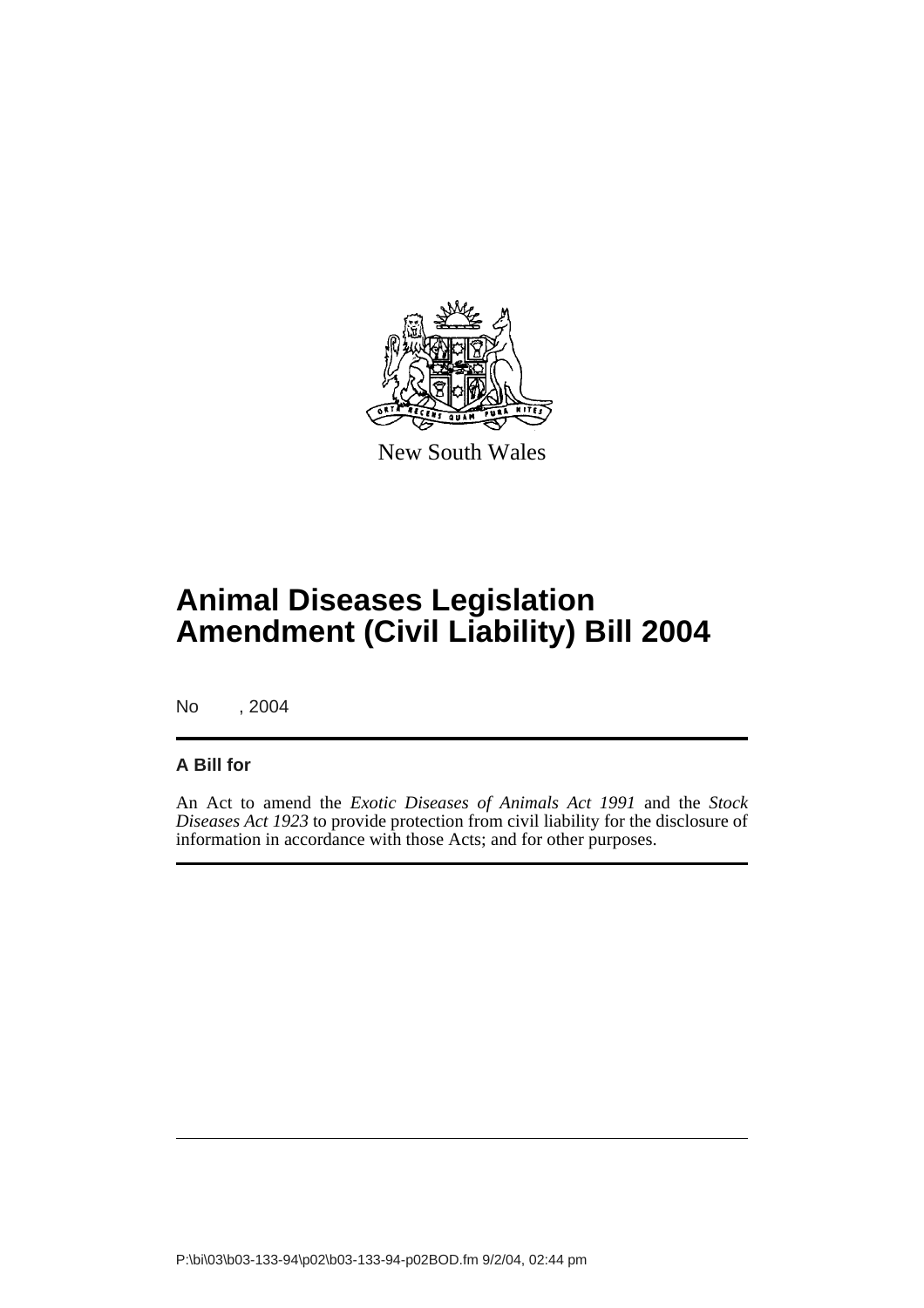<span id="page-5-3"></span><span id="page-5-2"></span><span id="page-5-1"></span><span id="page-5-0"></span>

|              | The Legislature of New South Wales enacts:                                           |        |
|--------------|--------------------------------------------------------------------------------------|--------|
| 1            | <b>Name of Act</b>                                                                   | 2      |
|              | This Act is the Animal Diseases Legislation Amendment (Civil<br>Liability) Act 2004. | 3<br>4 |
| $\mathbf{2}$ | <b>Commencement</b>                                                                  | 5      |
|              | This Act commences on the date of assent to this Act.                                | 6      |
| 3            | Amendment of Exotic Diseases of Animals Act 1991 No 73                               |        |
|              | The Exotic Diseases of Animals Act 1991 is amended as set out in<br>Schedule 1.      | 8<br>9 |
| 4            | Amendment of Stock Diseases Act 1923 No 34                                           |        |
|              | The <i>Stock Diseases Act 1923</i> is amended as set out in Schedule 2.              | 11     |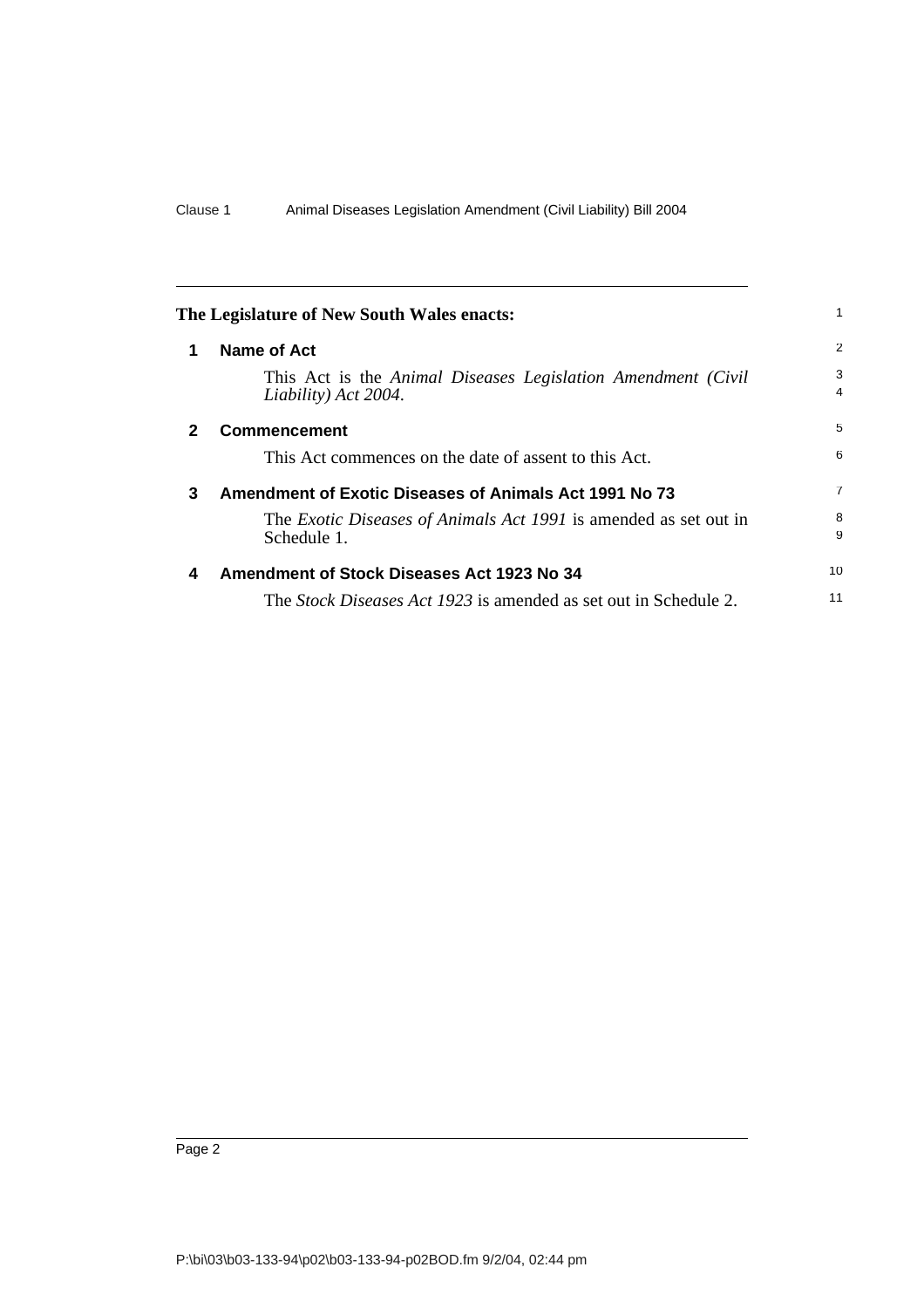Amendment of Exotic Diseases of Animals Act 1991 Schedule 1

ò,

<span id="page-6-0"></span>

|     |                    | <b>Schedule 1 Amendment of Exotic Diseases of Animals</b><br><b>Act 1991</b>                                                                                                                                                                                                                       | 1<br>$\overline{c}$<br>3   |
|-----|--------------------|----------------------------------------------------------------------------------------------------------------------------------------------------------------------------------------------------------------------------------------------------------------------------------------------------|----------------------------|
|     |                    | (Section 3)                                                                                                                                                                                                                                                                                        |                            |
|     | <b>Section 75A</b> |                                                                                                                                                                                                                                                                                                    | 4                          |
|     |                    | Insert after section 75:                                                                                                                                                                                                                                                                           | 5                          |
| 75A |                    | Exclusion of personal liability for information required to be<br>provided under this Act                                                                                                                                                                                                          | 6<br>$\overline{7}$        |
|     | (1)                | If a person is required under this Act to provide any<br>information, the provision of that information by the person<br>does not subject the person personally to any action, liability,<br>claim or demand.                                                                                      | 8<br>9<br>10<br>11         |
|     | (2)                | Without limiting subsection $(1)$ , a person is required to<br>provide information under this Act if:                                                                                                                                                                                              | 12<br>13                   |
|     |                    | the person is required to answer a question put to the<br>(a)<br>person under this Act, or                                                                                                                                                                                                         | 14<br>15                   |
|     |                    | the person is required to give a notice or other document<br>(b)<br>under this Act, or                                                                                                                                                                                                             | 16<br>17                   |
|     |                    | the person is required to produce a record or other<br>(c)<br>document under this Act.                                                                                                                                                                                                             | 18<br>19                   |
|     | (3)                | Nothing in this section affects the criminal liability of any<br>person under this Act or any other Act or law.                                                                                                                                                                                    | 20<br>21                   |
|     | (4)                | This section extends to any information that a person was<br>required to provide under this Act that was provided before<br>the commencement of this section, but does not extend to<br>proceedings in respect of the provision of such information<br>that were brought before that commencement. | 22<br>23<br>24<br>25<br>26 |

Page 3